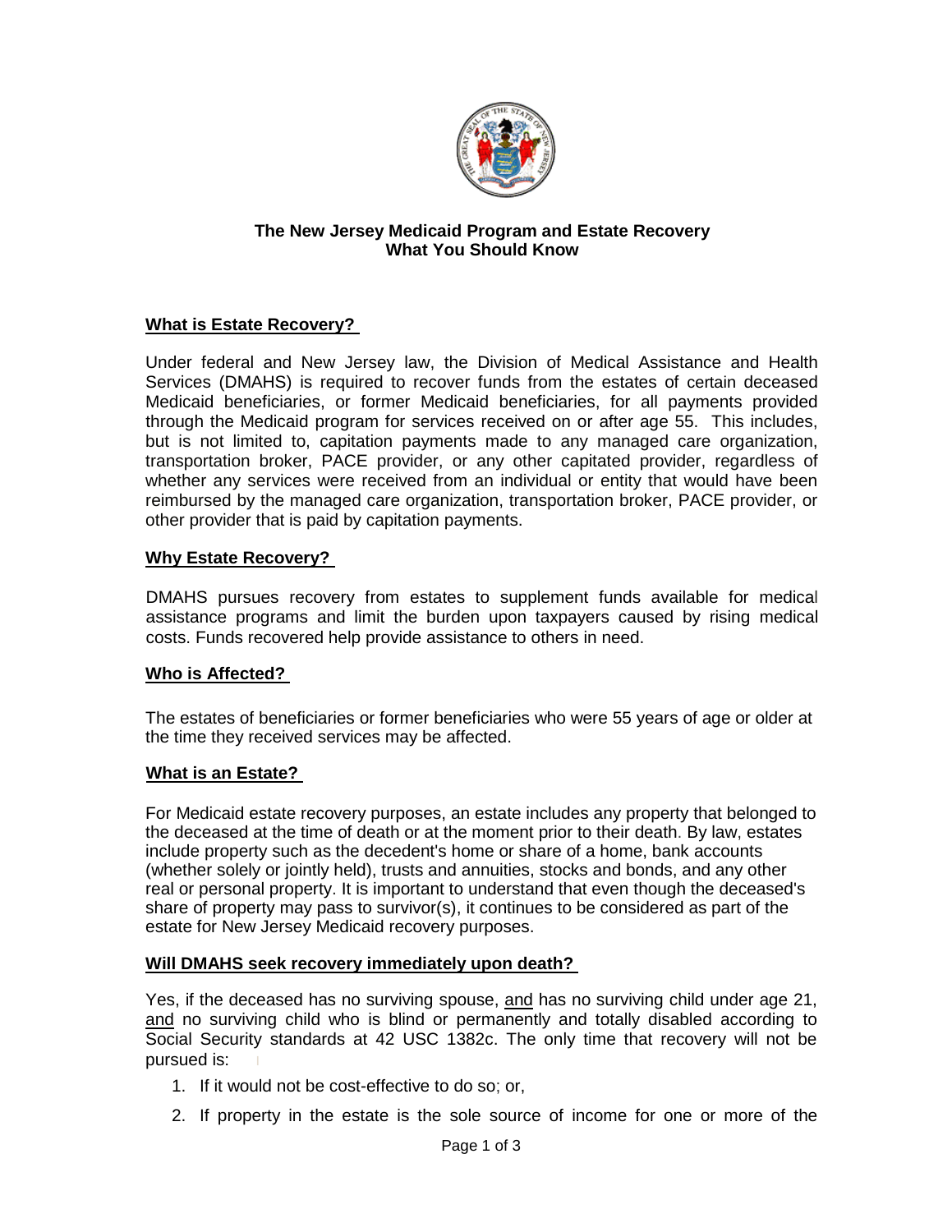survivors and pursuit of recovery is likely to result in one or more of those survivors becoming eligible for public assistance and/or Medicaid benefits; or,

3. If a family member of a deceased Medicaid beneficiary has, prior to the beneficiary's death, continuously resided in a home owned by the beneficiary at the time of the beneficiary's death, and that home was the client's primary residence, and was, and remains, the family member's primary residence, DMAHS may record a lien against the property, but will not enforce the lien until the property is voluntarily sold, or the resident family member either dies or vacates the property.

# **When will DMAHS** *not* **seek recovery immediately upon death?**

DMAHS will not seek recovery if there is a surviving spouse or a surviving child who is under the age of 21, or is blind or permanently and totally disabled according to Social Security standards at 42 USC 1382c. In that case, repayment would be postponed until:

- 1. The child reached the age of 21, or,
- 2. The time of the spouse or child's death.

When any of these exceptions to DMAHS' right to recover from an estate no longer apply (i.e., as a result of the death of a surviving spouse, attainment of age 21 by a surviving child, and/or recovery from disability or death of a blind or permanently and totally disabled child), DMAHS has a right to recover from any remaining estate assets at that time.

## **What should I know about Medicaid liens? Will the Medicaid program file a lien against my home and property?**

A Medicaid lien is a claim placed against a deceased person's property to ensure that the estate pays a debt.

When you apply for Medicaid, a lien is not filed against your property. A lien is placed on property after the death of a Medicaid beneficiary or former beneficiary who received services on or after age 55 if there is no surviving spouse, no surviving child under 21 years old, and no surviving child who is blind or totally and permanently disabled. The amount claimed as a lien will be equal to the amount of all Medicaid assistance DMAHS provided for services received on or after age 55, including any capitation payments made to a Medicaid health plan or other entity on the beneficiary's behalf.

## **What about Life Insurance Policies?**

Proceeds from life insurance policies are considered the assets of the named beneficiaries. Proceeds from whole life policies are subject to estate recovery if they are not liquidated prior to death as required. Proceeds from any policy are considered recoverable when the proceeds are paid to the beneficiary's estate as the named beneficiary or as a default beneficiary including when another named insurance beneficiary predeceases (dies before or at the same time as) the Medicaid beneficiary.

## **What about Annuities?**

Annuities, which are determined not to be subject to asset liquidation prior to eligibility, must name the State of New Jersey as the remainder beneficiary in the first/primary